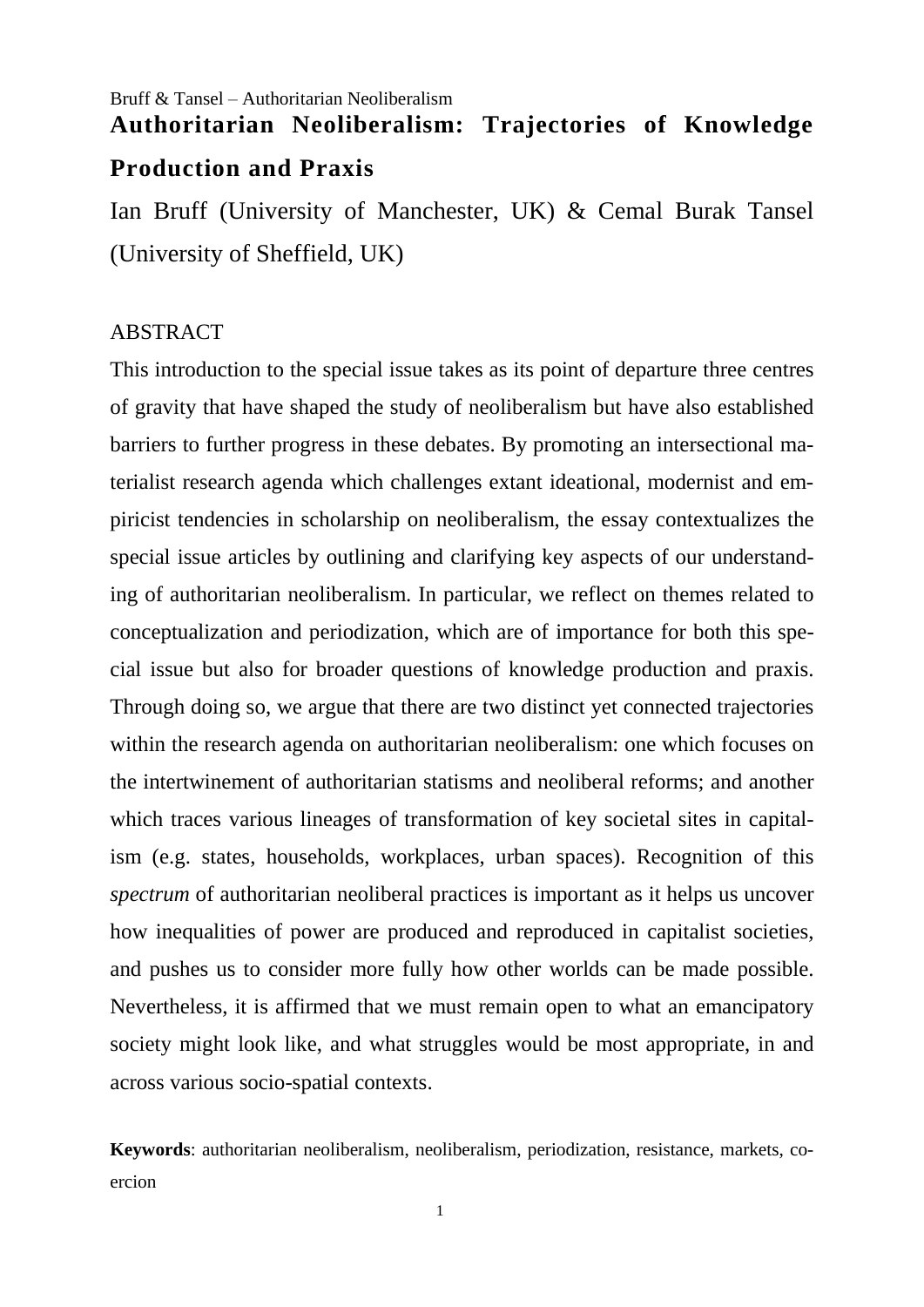**Correspondence:** Ian Bruff, Department of Politics, Arthur Lewis Building, University of Manchester, M13 9PL, UK, [ianbruff@gmail.com](mailto:ianbruff@gmail.com)

# **Understanding Neoliberalism: Moving Away from Three Centres of Gravity**

The conceptual value and political utility of neoliberalism continue to be significant faultlines in academic and public debates. On the one hand, many scholars increasingly question whether 'neoliberalism as a broad, catch-all term [can] adequately serve so many different phenomena and theoretical conceptualizations' (Venugopal, 2015, p. 165). On the other hand, the claim that public policies and state strategies that have been variously described as 'neoliberal' in the past three decades continue to dominate is accepted not only by scholars, but also by those who have often been portrayed as the architects of those policies (see Ostry et al., 2016). Coupled with the fact that 'neoliberalism' has not lost its popular and analytical resonance after the 2007-8 global economic crisis *and* throughout a state of 'permanent austerity' enacted especially but not only in Europe (Bailey, 2015), it is urgent that we consider these crucial questions:

- How do the practices, policies and ideas that are associated with 'neoliberalism' reproduce themselves in the face of crises and popular opposition?

- In what ways are such attempts at reproduction – in the current period, increasingly authoritarian and coercive – productive of new forms of crisis due to their contradictory nature?

- What lineages of transformation of key societal sites in capitalism (e.g. states, households, workplaces, urban spaces) can be traced to inform both our understanding of neoliberalism but also strategies for critiquing and resisting it?

- How do social struggles and various forms of resistance shape the manifestations of authoritarian neoliberalism, and how could they be utilized to generate visions of a more equitable future?

While debates on the conceptualization and utilization of neoliberalism continue to produce vibrant points of analytical contention, the term 'authoritarian neoliberalism' is fast becoming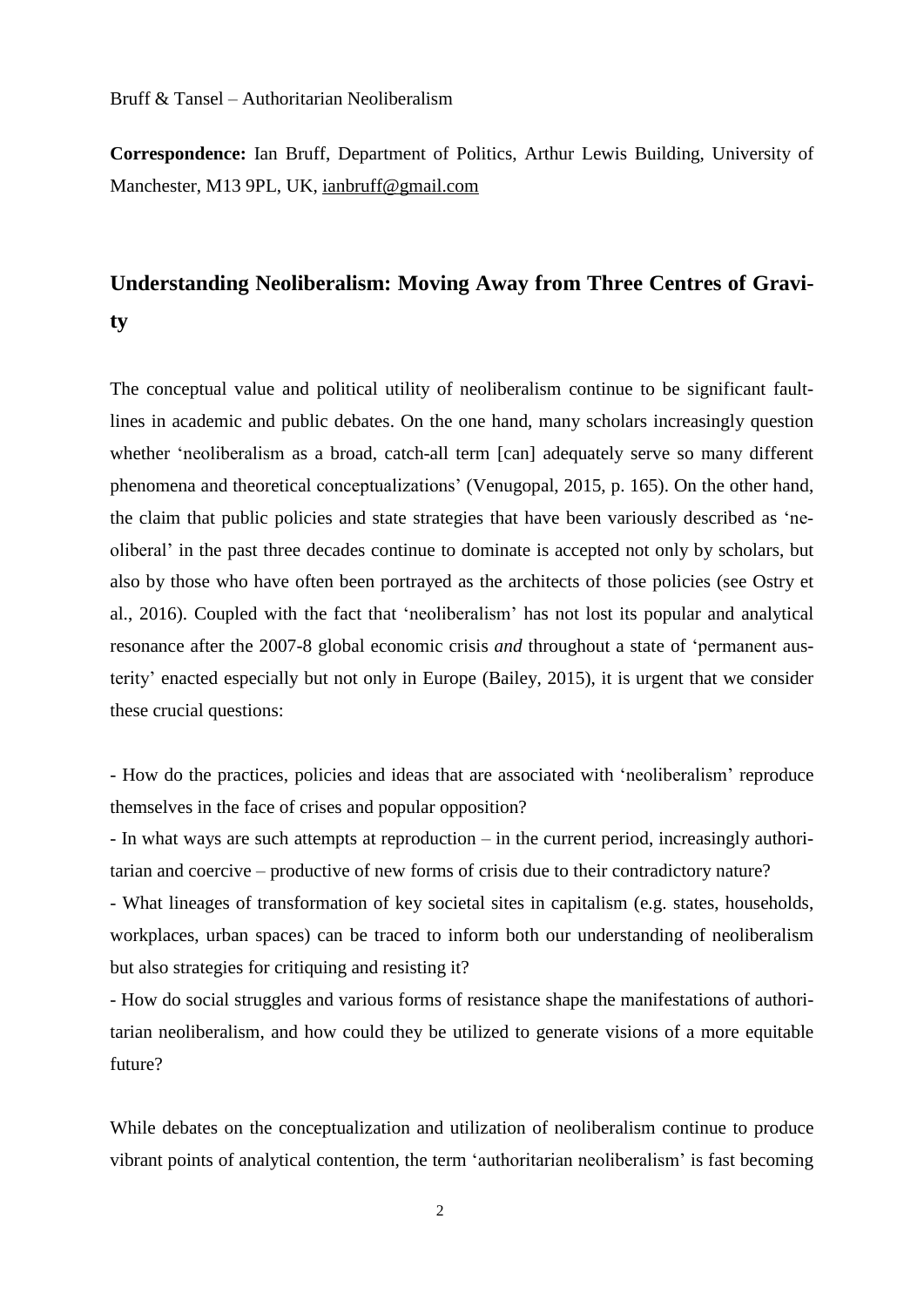an established part of critical social science scholarship, as shown by its deployment across numerous disciplinary and critical perspectives (for example, Bruff (2014, 2016), Bruff & Wöhl (2016), Tansel (2017b, 2018), Wigger & Buch-Hansen (2015), Yeşil (2016), Gonzales (2016), Smith (2018), and the contributions in Tansel, 2017a).

In our work, we locate the term at the intersection of a range of social relations and utilize it to highlight how contemporary capitalism is governed in a way which tends to reinforce and rely upon practices that seek to marginalize, discipline and control dissenting social groups and oppositional politics rather than strive for their explicit consent or co-optation. Such practices include the repeated invocations of 'the market' or 'economic necessity' to justify a wide range of restructurings across various societal sites (e.g. states, households, workplaces, urban spaces), the growing tendency to prioritize constitutional and legal mechanisms rather than democratic debate and participation, the centralization of state powers by the executive branch at the expense of popular participation and other nodes of governance, the mobilization of state apparatuses for the repression of oppositional social forces at a range of scales, and the heightened pressures and responsibilities shifted onto households by repeated bouts of crisis and the restructuring of the state's redistributive mechanisms. Nevertheless, for us, authoritarian neoliberalism is also understood as a crisis-ridden, contradictory set of practices which enhance the capacities and potentials for resistance as well as for domination. While the political and socio-economic developments that triggered the conceptualization of authoritarian neoliberalism tend to be understood from within a framework of progressive politics – such as the emphasis on the emergence of new sites of solidarity and autonomous movements seeking to prefigure a better world (see Huke et al., 2015) – we argue that resistances are multi-form and not always emancipatory, as signalled, for example, by the rise of new radical Right populism (see Konings, 2012).

Our aim in this collection of contributions to the rich debate on neoliberalism is to advance three main considerations, which together propose a departure from some of the limitations inherent to the well-established approaches in the literature. This is, by no means, a wholesale dismissal of the extant body of work on neoliberalism, but should be seen as an extension of a collective effort to move away from three centres of gravity that have shaped the study of neoliberalism but have also established barriers to further progress in these debates. With this objective in mind, and with a view to forging a stronger dialogue with cognate approaches to and critiques of neoliberalism in various branches of the social sciences, our contributions are framed thus: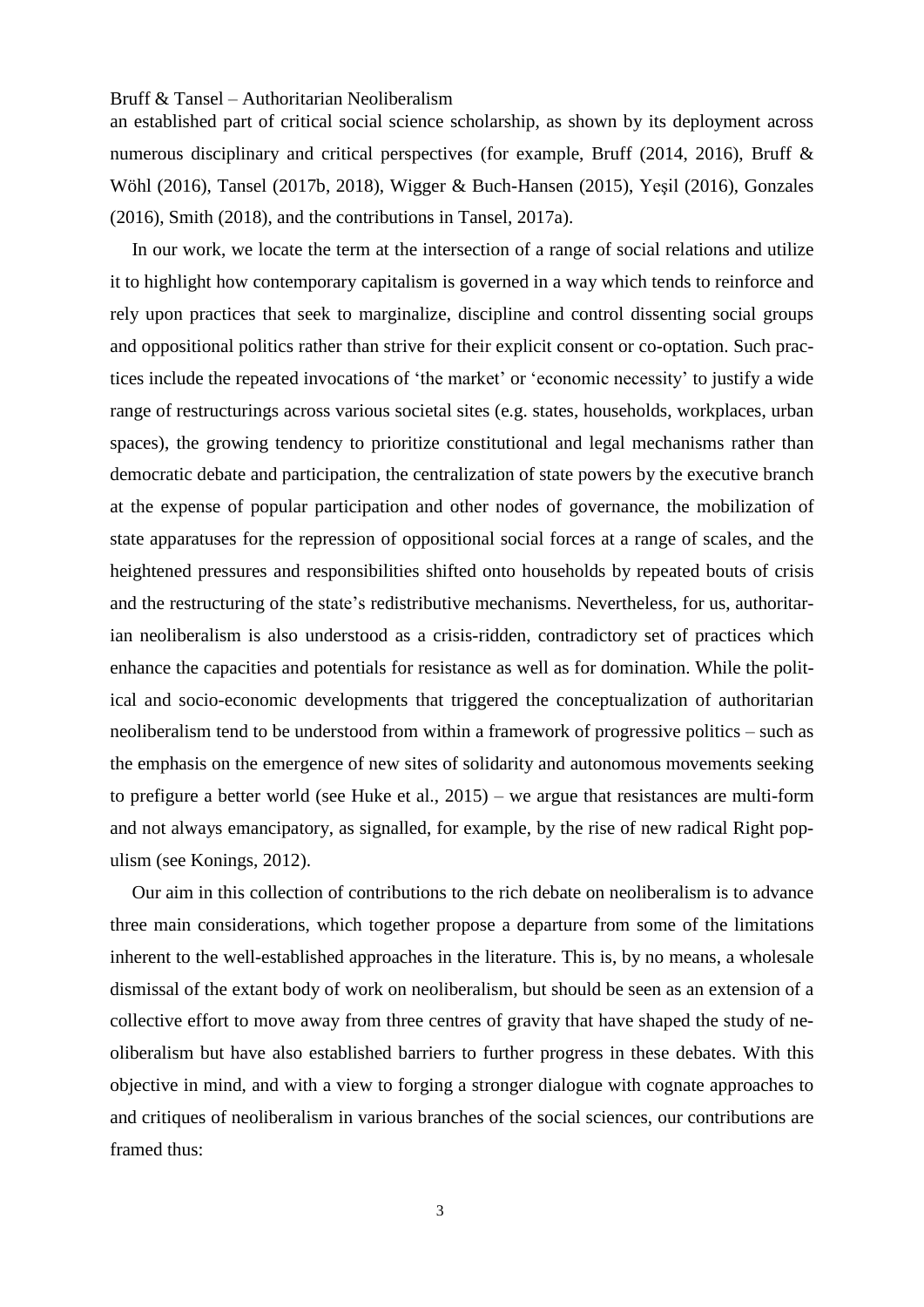I. We advocate an explicitly 'political' reading of neoliberalism, promoting an intersectional materialist research agenda in contrast to predominantly ideational approaches which have often been at the centre of debates about neoliberalism (for example, Mirowski & Plehwe, 2009; Peck, 2010). The role of ideas and discourses is not to be discounted, and these works have been essential for advancing our understanding of neoliberalism beyond simplistic 'free market' narratives which also have a habit of essentializing states as inherently socially protective. However, these accounts, by virtue of their very focus, tend to underplay the connection between such ideas and discourses with capitalist development and statehood - plus with unequal social relations across society - and particularly their imbrication with coercive practices which seek to support and protect capital accumulation in the name of 'free markets' (Cahill, 2014). Moreover, these contributions set implicit faith in the potential of a new set of *better* ideas and discourses to displace and replace neoliberal practices. While laudable in a general sense, the works in this tradition do not say enough about the fact that '[m]aterial circumstances are the net of constraints, the "conditions of existence" for practical thought and calculation about society' (Hall, 1996, p. 44), thus saying too little about *how* and *why* certain ideas come to dominate policy and preferences at particular points in time, as well as how and why they come to be contested (cf. Bieler & Morton, 2008).

II. The special issue responds to the call made by Raewyn Connell and Nour Dados (2014, p. 134) to '[move] beyond the self-referentiality of Northern social science [and] towards a more democratic structure of theory on a world scale', which, for us, includes a more thorough examination of global South cases hitherto viewed as marginal to the study and especially the (re)constitution of neoliberalism. Neoliberalism in the global South has come to mean much more than what can be captured through the use of the traditional 'structural adjustment programme' analytical prism. Therefore, the special issue offers a wide range of empirical case studies that cover more ground than the Anglo-American centre of gravity that has long dominated the literature (see also Klein, 2007). In doing so, it challenges modernist and Eurocentric dichotomies about the *forms* taken by neoliberalism, which tend to contrast democratic capitalism in the global North with authoritarian development in the global South  $-$  i.e. as if 'capitalism' and 'development' can be neatly separated and mapped on to the world in an either/or fashion (see Tansel, 2017b). It is clear that countries such as the UK and the US, and relatedly Australia, Canada, Ireland and New Zealand, are important examples of neoliberalization, but this does not justify a strong focus on these spaces over others – a choice that ef-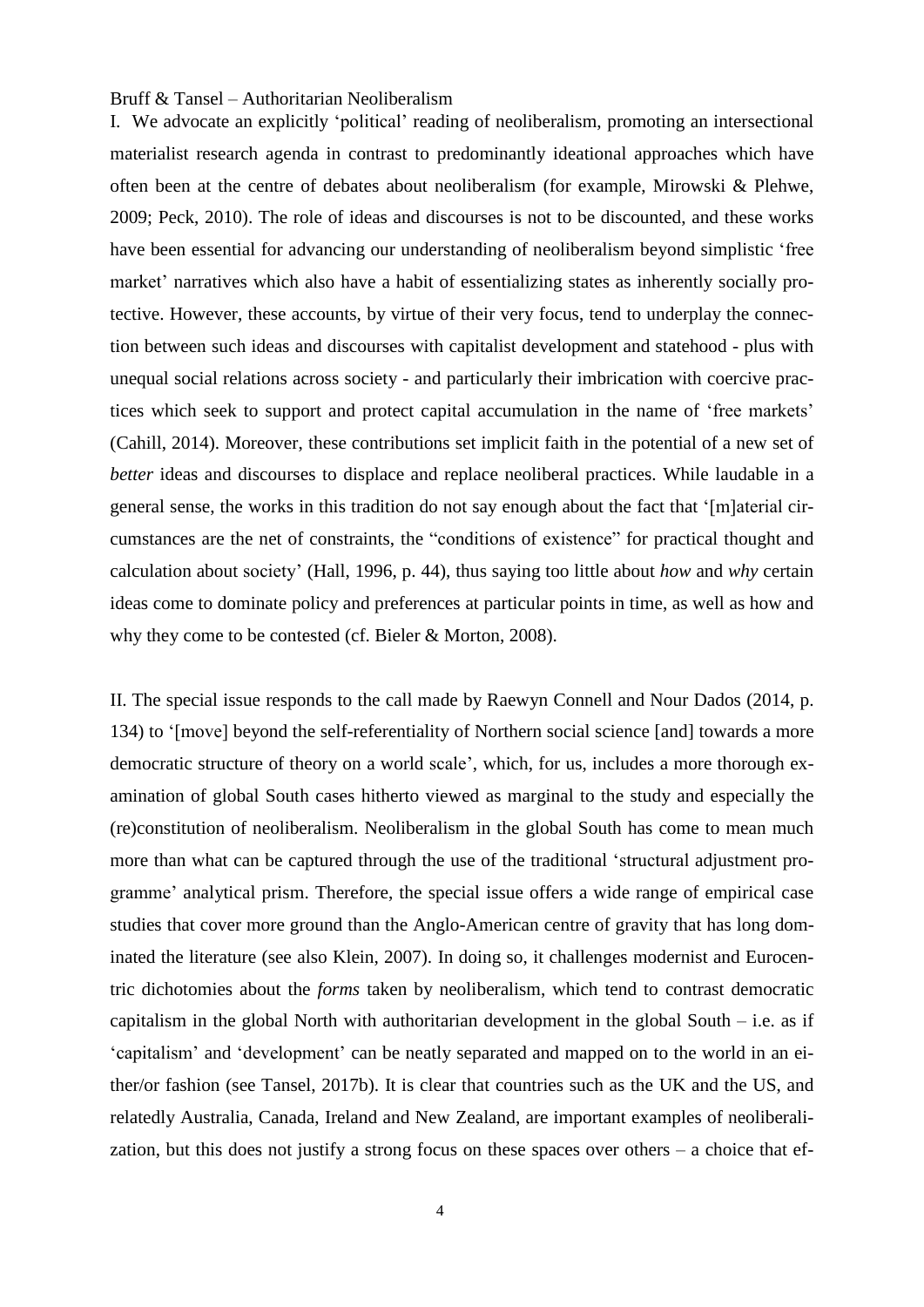fectively limits the potential for furthering our understanding of neoliberalism as well as skewing its conceptualization.

III. Our contributions move the debate decisively beyond the empiricist tendencies of some accounts of neoliberalism's resilience since 2007-8, which have largely superimposed commentary about the increasingly authoritarian forms taken by a resilient neoliberalism onto theoretical frameworks and approaches established prior to 2008 (for example, Schmidt & Thatcher, 2013; Streeck, 2014; Ban, 2016). In various ways, the articles in the special issue take stock of the important contributions made by these accounts, but also aim to co-produce a research agenda more attuned to the significance of post-2008 shifts in socio-economic, legal and political landscapes. As we explore in detail below, highlighting this character of the crisis as a key conjuncture does not mean that the current trajectory of neoliberalism signifies a radical break from its pre-crisis orientation. Nor do we wish this consideration to be seen as a move that separates the association of neoliberalism from capitalism. Nevertheless, we contend that the crisis – and its accompanying aftershocks at various levels of governance and across a range of societies – did play an important role in heightening the extant antidemocratic tendencies of neoliberalism as well as generating new and mutated mechanisms that reproduce such tendencies. As such, our contributions complement some of the recent additions to the literature on neoliberalism (Wacquant, 2009; Soederberg, 2014; Springer, 2016) and simultaneously act as a call for the further shedding of *some* of the notions and assumptions which advanced our understandings of neoliberalism in the 1990s and 2000s, but ultimately require amendments in light of concrete political and socio-economic changes (e.g. the dominant focus on 'marketization' as a driver of neoliberalism).

Built on these premises, the special issue brings together contributions that further refine our conceptualization of the term 'authoritarian neoliberalism' and flesh out how the processes that we associate with it manifest in concrete contexts. In many ways, we utilize the space provided by this special issue to expand on the collective step taken towards formulating 'authoritarian neoliberalism' as a research agenda in *States of Discipline: Authoritarian Neoliberalism and the Contested Reproduction of Capitalist Order* (Tansel, 2017a), and to offer a targeted exercise in mapping practices, ideas and struggles that shape contemporary capitalism. Before covering the details of our contributions, we would like to take this opportunity to reflect on a number of issues related to the conceptualization and periodization of the concept, which we think are of importance not only for the current contributions at hand, but also for broader questions of knowledge production and praxis.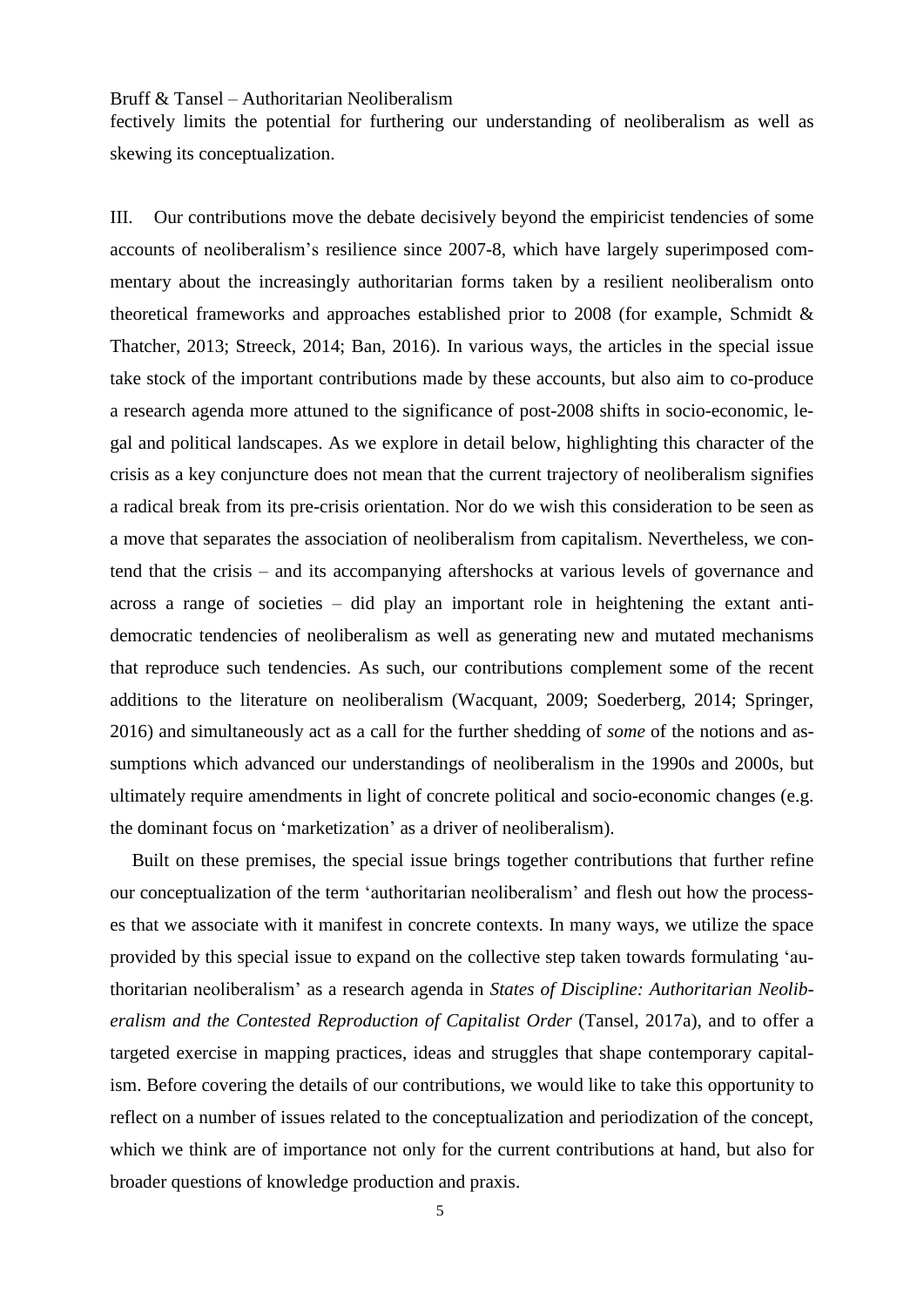# **Embracing Messiness, or Why It Is Healthy to Work with Imperfect Concepts**

The 11<sup>th</sup> European International Studies Association conference, organized in Barcelona in September 2017,<sup>1</sup> hosted a well-attended section on authoritarian neoliberalism. The call for this section attracted enough interest to enable 12 panels to take place across the conference, including a roundtable on *States of Discipline* (Tansel, 2017a). It was gratifying to witness such interest in the book and the concept, yet we were also struck by the tendency for certain types of well-meaning questions to be asked more than others – an experience which has been mirrored when we have delivered presentations elsewhere.

These questions often revolved around the desire for greater definitional clarity (for example, what we understand authoritarianism to be) and more precise conceptualizations of various elements of the research agenda (for instance, the exact relationship between consent and coercion). Some colleagues voiced the concern that authoritarian neoliberalism represents a top-down approach which neglects everyday life and the possibilities for grassroots change. Many of these questions prompted us to reflect on how we adopted, deployed and defined the concept, but also to think carefully about how we articulated and communicated our arguments in our work. As such, they produced helpful dialogues that displayed both the vibrancy of the debates around the concept and the existence of a number of issues that 'authoritarian neoliberalism', at least in its current incarnation, was not – and *should* not be – able to explain.

Nevertheless, given the persistence of certain requests for clarification, we realized that some of these exchanges spoke to the formalized nature of knowledge production that is encouraged and, indeed sanctioned, in many parts of the social sciences – for instance, the privileging of modes of reasoning which embody and promote an incessant drive for *categorizability*. In principle, this categorization drive opens up the possibilities for dialogue between protagonists in various literatures, for having an analytical common ground helps provide a basis for the debates that unfold. But what happens when the very basis for the debates, the categories themselves, start mutating in front of our eyes and we are forced to reflect on the way we understand the world? Here we concur wholeheartedly with Joseph Buttigieg (1990, p. 81), when he argues that 'if the relationship among the fragments [of our knowledge] were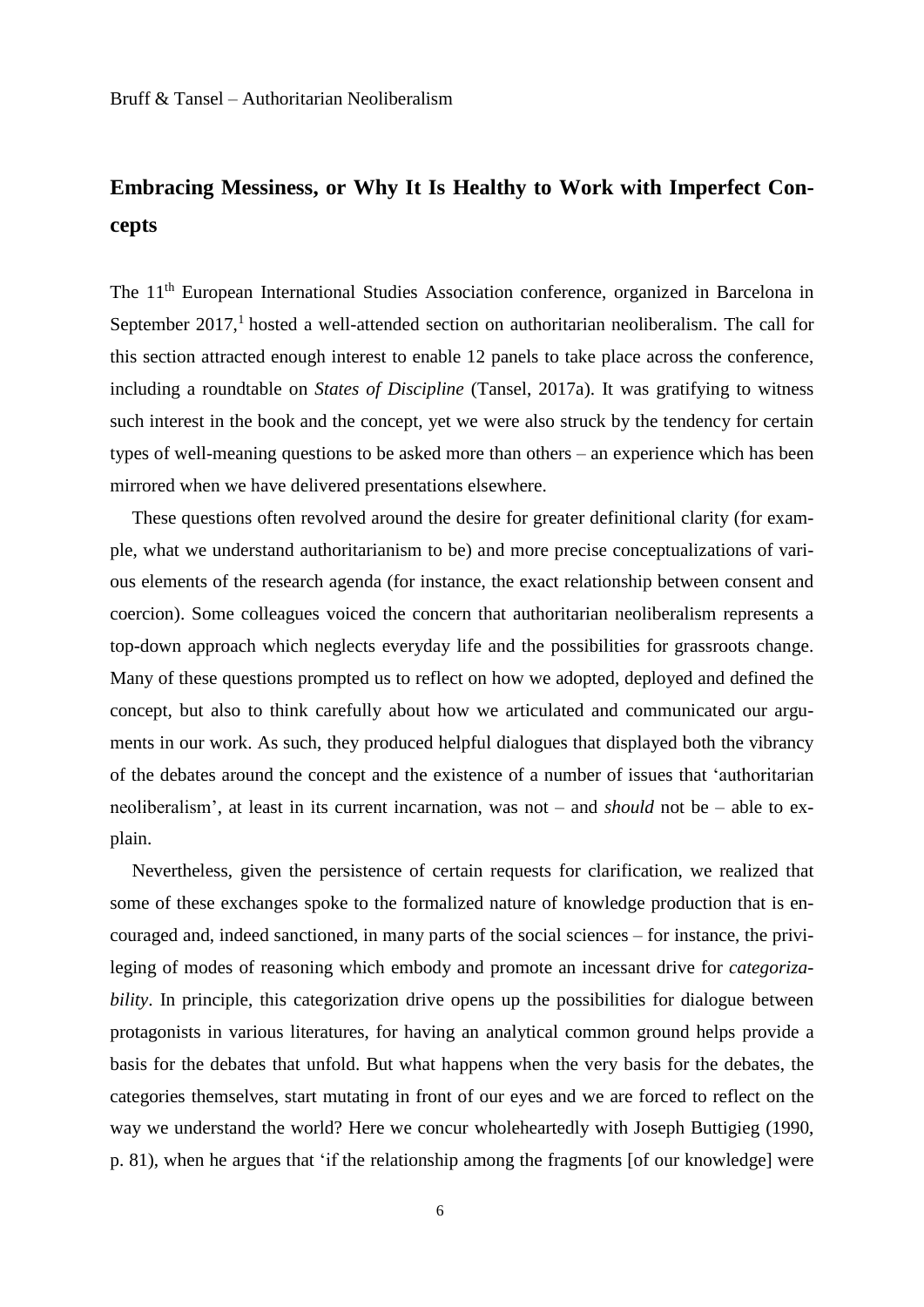permanently fixed, then the concepts and theories would crystallize into dogmas'. We can, for example, trace the negative analytical consequences of utilizing neoliberalism in an inflexible way in how dominant Anglocentric conceptions have struggled to explain the complexities of cases emanating from the global South. Similarly, the governance of neoliberalism in the aftermath of the 2007-8 crisis has accentuated the need to rethink the relationship between the capitalist state and the role of the law in regulating and reproducing dominant policy paradigms, with law all too often being understood in a descriptive and analytically/politically neutral manner.

It is important to highlight that we acknowledge the value of crafting arguments which are well-informed, coherent and persuasive, but on the other hand, we agree with Jennifer Mason (2011, p. 80) on the importance of adopting a less orthodox approach to concept formation, which should not be seen as antithetical to analytical 'rigour':

if we want to create flashes of insight we need researchers to be active and imaginative agents…when they ask themselves how they can get hold of some pivotal, incisive, crucial or vital things…They need to make inventive and even ingenious decisions about which might be particularly compelling lines of enquiry and this cannot be done with deductive reasoning and following predefined methodological procedures alone.

Therefore, we would like to reiterate our contention that authoritarian neoliberalism does capture important global trends that warrant our attention, but it is not a template conceptualization that can be uncritically applied across the world or across time. Hence the discussion in our work of practices, repertoires and spectrums rather than an attempt to formulate strict typologies and models. Moreover, observe the evolution in Bruff's work to acknowledge the relative absence of feminist scholarship in his earlier contributions (compare Bruff, 2014 with Bruff & Wöhl, 2016), and the explicit statement in Tansel's introduction to *States of Discipline* that the volume should not be seen as the culmination of a completed research project, with 'the particular gendered, racialized and localized effects of authoritarian neoliberalism, as well as their relationship with the contemporary forms of indebtedness, financialization, migration and globalized conflict' requiring greater future scrutiny (Tansel, 2017b, p. 18).

This leads us to a more specific point about the intellectual inspirations for our initial forays into this area of work. In both cases (Bruff, 2014; Tansel, 2017a), parity of esteem was accorded to Antonio Gramsci, Stuart Hall, and Nicos Poulantzas. Tellingly, while Gramsci and especially Poulantzas are referenced in questions asked of us at conferences, Hall is fre-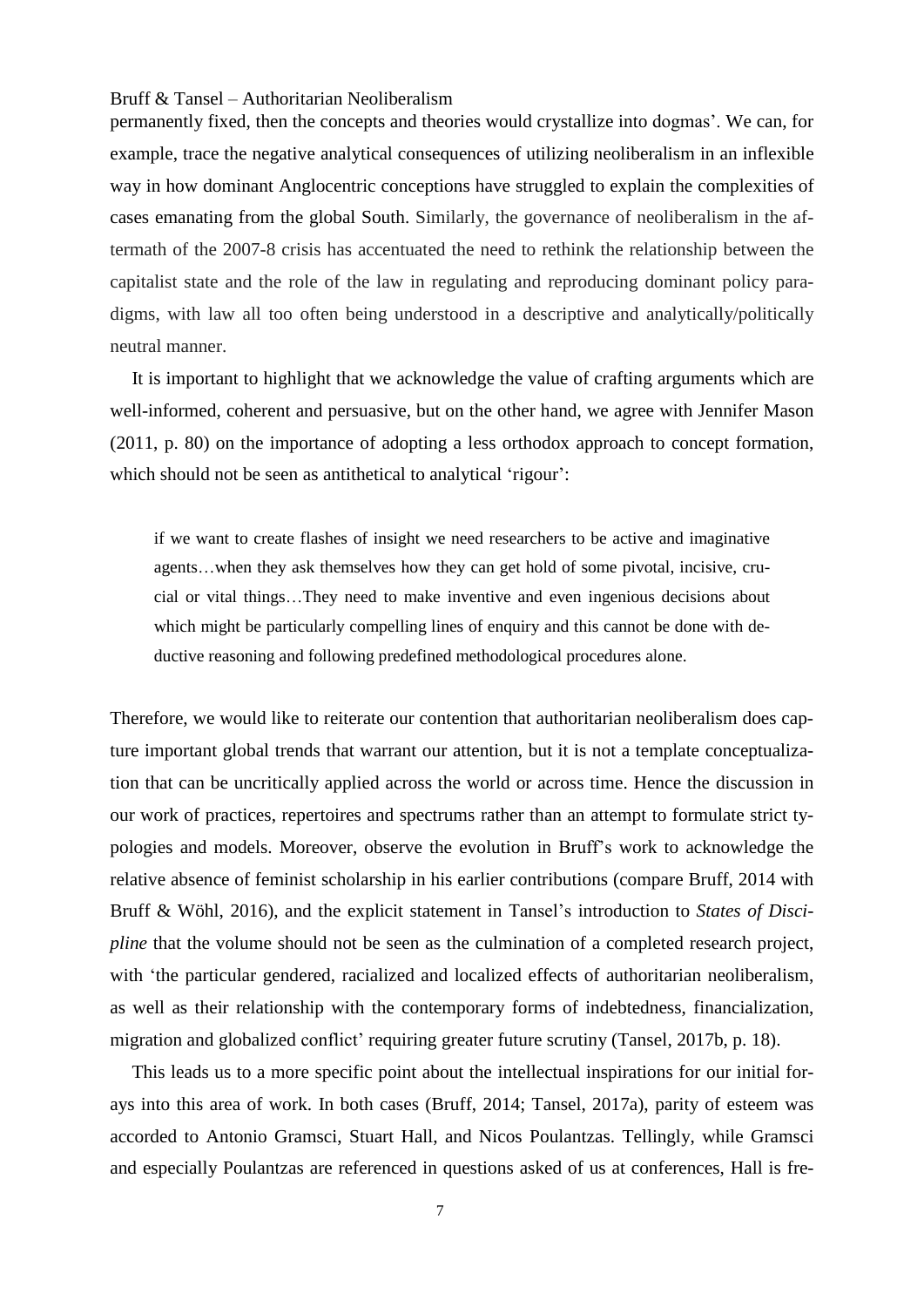quently conspicuous by his absence. What might this be emblematic of? For us, it is the aforementioned, formalized modes of reasoning: as a scholar associated with Cultural Studies and sometimes Sociology, Hall – we infer – must be seen as someone who can only help us gain insight into the *cultural* aspects of authoritarian neoliberalism, such as the role of the media in promoting debt-laden consumerism. Such a set of assumptions is highly problematic for embodying dichotomies such as culture/politics, state/society and formal/informal, refracting the notion of authoritarian neoliberalism through narrow prisms. More damagingly, it neglects the fact that, *precisely because* he viewed the world he studied as constituted by a plurality of sites and practices, Hall can be understood as a politicized and politicizing scholar in all respects. <sup>2</sup> Politics does not just reside in the state, policy-making, election campaigns, and so on; it is immanent to all social relationships and sites. Not for nothing was he the person to coin the term 'Thatcherism' prior to Thatcher becoming Prime Minister, and to identify its contradictions earlier than almost anybody else.

Crucially for our purposes, on neoliberalism Hall argued that the 'term "neoliberal" is not a satisfactory one…However, I think there are enough common features to warrant giving it a *provisional* conceptual identity, provided this is understood as a first approximation' (Hall, 2011, p. 10; original emphasis). This is not simply because Hall is imploring us to understand neoliberalism in its multiple instantiations, though that is part of the story. It also means that:

No project achieves 'hegemony' as a completed project. It is a process, not a state of being. No victories are permanent or final. Hegemony has constantly to be 'worked on', maintained, renewed, revised. Excluded social forces, whose consent has not been won, whose interests have not been taken into account, for the basis of counter-movements, resistance, alternative strategies and visions…and the struggle over a hegemonic system starts anew. They constitute what Raymond Williams called 'the emergent' – and are the reason why history is never closed but maintains an open horizon towards the future (Hall, 2011, p. 26).

In other words, and in contrast to approaches which project resistance to neoliberalism as something that is thrust *upon* the capitalist state by forces from *outside* that are analytically and methodologically *separate* from politics and governance (e.g. Gill, 2000; Harvey, 2005; Foucault, 2008), we instead see social struggles as traversing all parts of society, including the state. More to the point, it is possible to envision and place at the heart of our research the potentials for things to be different in the future if we reject over-formalized forms of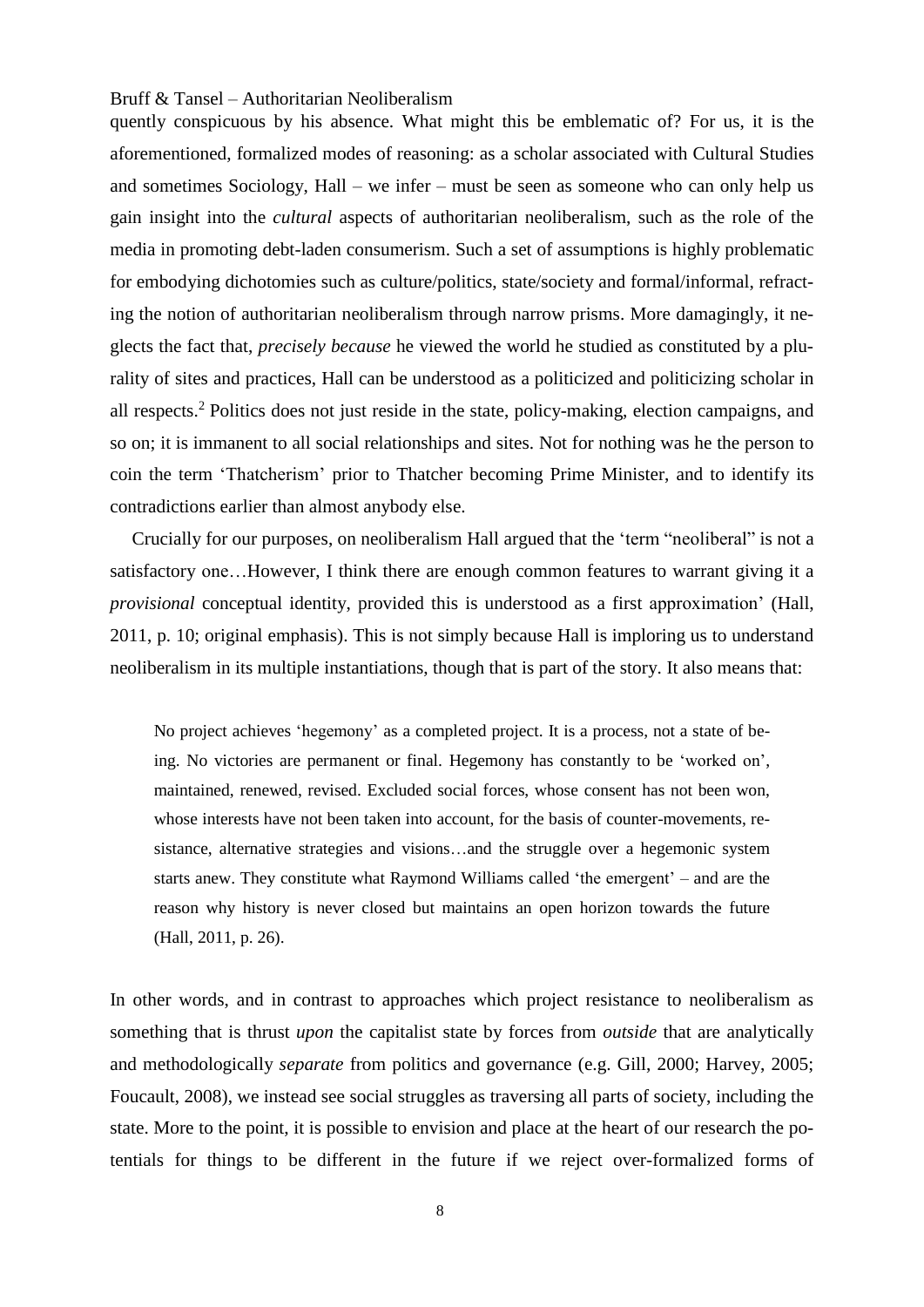knowledge of production and instead embrace the inevitable *messiness* inherent to the study of socio-economic, legal, and political landscapes that are shifting in front of us, in our own lifetimes (cf. Montesinos Coleman, 2015). The research agenda of authoritarian neoliberalism, for all of its apparent pessimism and seeming focus on domination, reveals that the way we live today is not inevitable because it is actively constructed by competing social forces, and that our modes of living could be different in the future for the same reason.

As noted earlier in the article, resistance in the current period is multi-form and points to a range of possible future 'post-neoliberal' developments, from regressive to transformative. Additionally, if we are committed to acknowledging and understanding practices, repertoires and spectrums rather than attempting to formulate strict typologies and models, then it is imperative that we remain open to what an emancipatory society might look like, and what struggles would be most appropriate, in and across various socio-spatial contexts. Nevertheless, we close this section by affirming a core motivation for pursuing the research agenda on authoritarian neoliberalism: by becoming more attuned to how inequalities of power are produced and reproduced in capitalist societies, we are able to consider more fully how other worlds can be made possible. The world *could* be more equitable if, in the process of understanding, critiquing and challenging authoritarian neoliberalism, we can find a way to reconstruct states and societies according to values such as equality, justice, dignity, and solidarity.

## **Two Strategies for Unpacking the Lineages of Authoritarian Neoliberalism**

This living and evolving character of the concept also raises some important questions about understanding the novelty and historicity of the practices that we associate with authoritarian neoliberalism. Some critical treatments of the concept we have come across in conference discussions focus on this issue, highlighting the dangers of disassociating non-democratic practices from a broader history of neoliberalism and capitalism – a concern often accompanied by the call to recognize that neoliberalism and capitalism have always been 'authoritarian'. This is an important point, which reminds us to pay attention to, for example, the tensions created by the political organization of capitalism which continually build barriers against substantial democratization, as well as to the fact that many instances of neoliberal reforms across the world materialized through the deployment of highly coercive state strategies. Yet, we are not entirely convinced how this issue applies to the way in which we have attempted to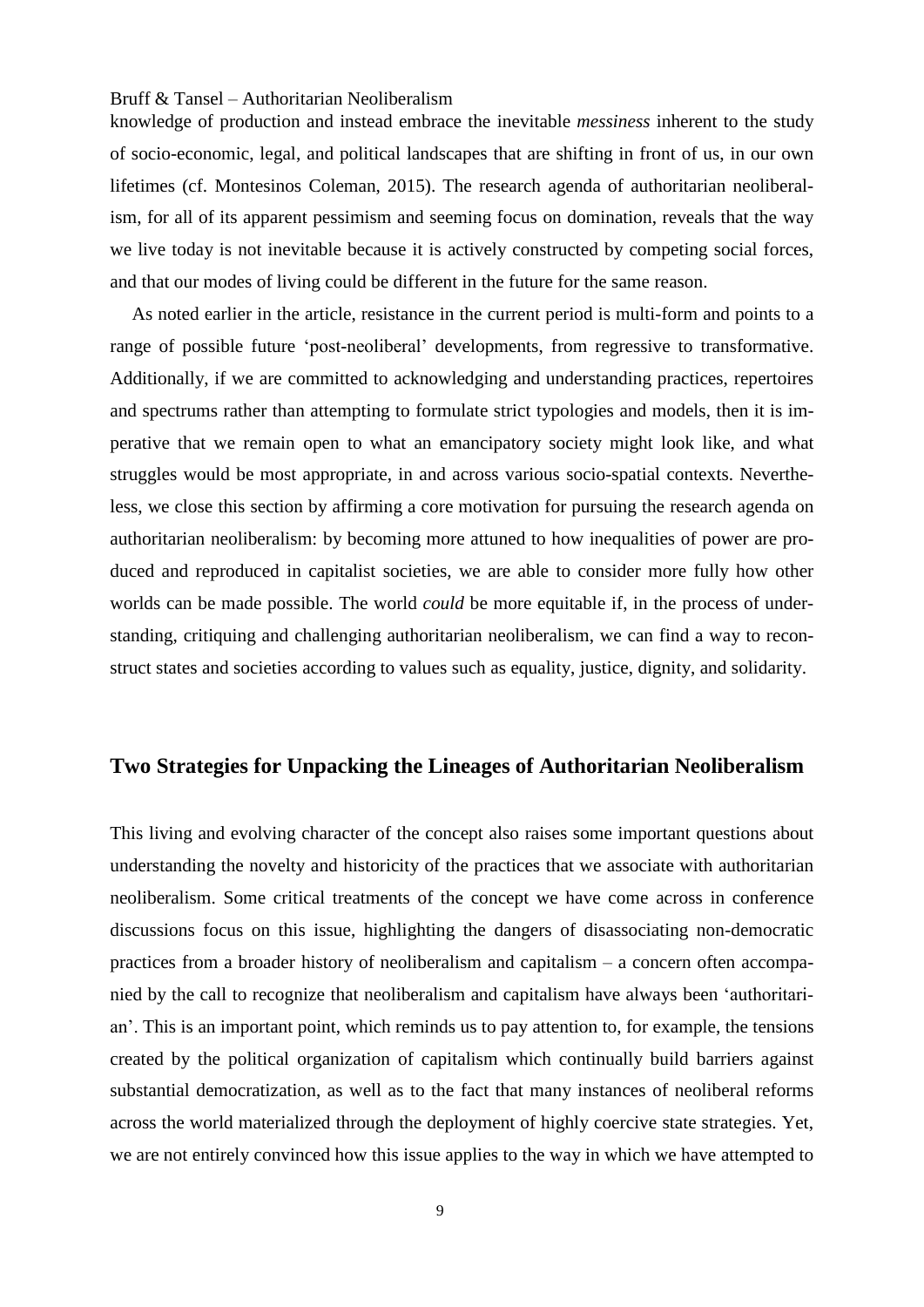formulate the concept, as our own sketches have been shaped by two complementary sensitivities that stress both the 'authoritarian' continuities and the qualitative transformations in the lineages of actually existing neoliberalisms.

With regards to the novelty of authoritarian neoliberalism – and in particular, of the practices that have become more visible in the aftermath of the global economic crisis – we have maintained that these developments should not be seen as amounting to a wholesale break from neoliberal practices prior to 2007 (Bruff, 2014, p. 116). On the contrary, we have repeatedly contextualized such practices within the longer trajectory of neoliberalism, and insisted that the focus on *authoritarian* neoliberalism:

should *not* be read to the effect that the deployment of coercive state apparatuses for the protection of the circuits of capital accumulation is a *new* phenomenon, nor should it lead to the assumption that the pre-crisis trajectories of neoliberalization have been *exclusively consensual*' (Tansel, 2017b, pp. 2-3; original emphases).

At the same time, our collective work with colleagues has demonstrated that neoliberal projects have increasingly relied on a constellation of legal, administrative and coercive state apparatuses to both legitimize and shield themselves from political and social contestation. Such measures and practices could be interpreted as merely updated incarnations of capitalism's (or neoliberalism's) inherent authoritarian tendencies, but we think it is crucial to conduct a more surgical analysis and examine carefully how these practices differ from established logics of capitalist statecraft. Put bluntly, rejecting the authoritarian character of contemporary capitalism on the grounds that capitalism itself possesses non-democratic tendencies is a counterproductive strategy. While it is important to take into account systemic imperatives in explaining why capitalism produces authoritarian governance, we cannot reduce all instances and forms of authoritarian practices to a general capitalist law of motion. Doing so obscures a vast spectrum of governance techniques and potential ways to resist and overcome them, and risks producing, in the process of invoking the need to produce a more accurate picture of periodization, an ahistorical account of temporally seamless authoritarian capitalist statecraft.

Furthermore, authoritarian neoliberalism captures two distinct research trajectories: one focusing on the intertwinement of authoritarian statisms and neoliberal reforms; and another which traces various lineages of transformation of key societal sites in capitalism (e.g. states, households, workplaces, urban spaces), via spatially and temporally uneven yet cumulative neoliberalization processes that are observable across different cases. These are not mutually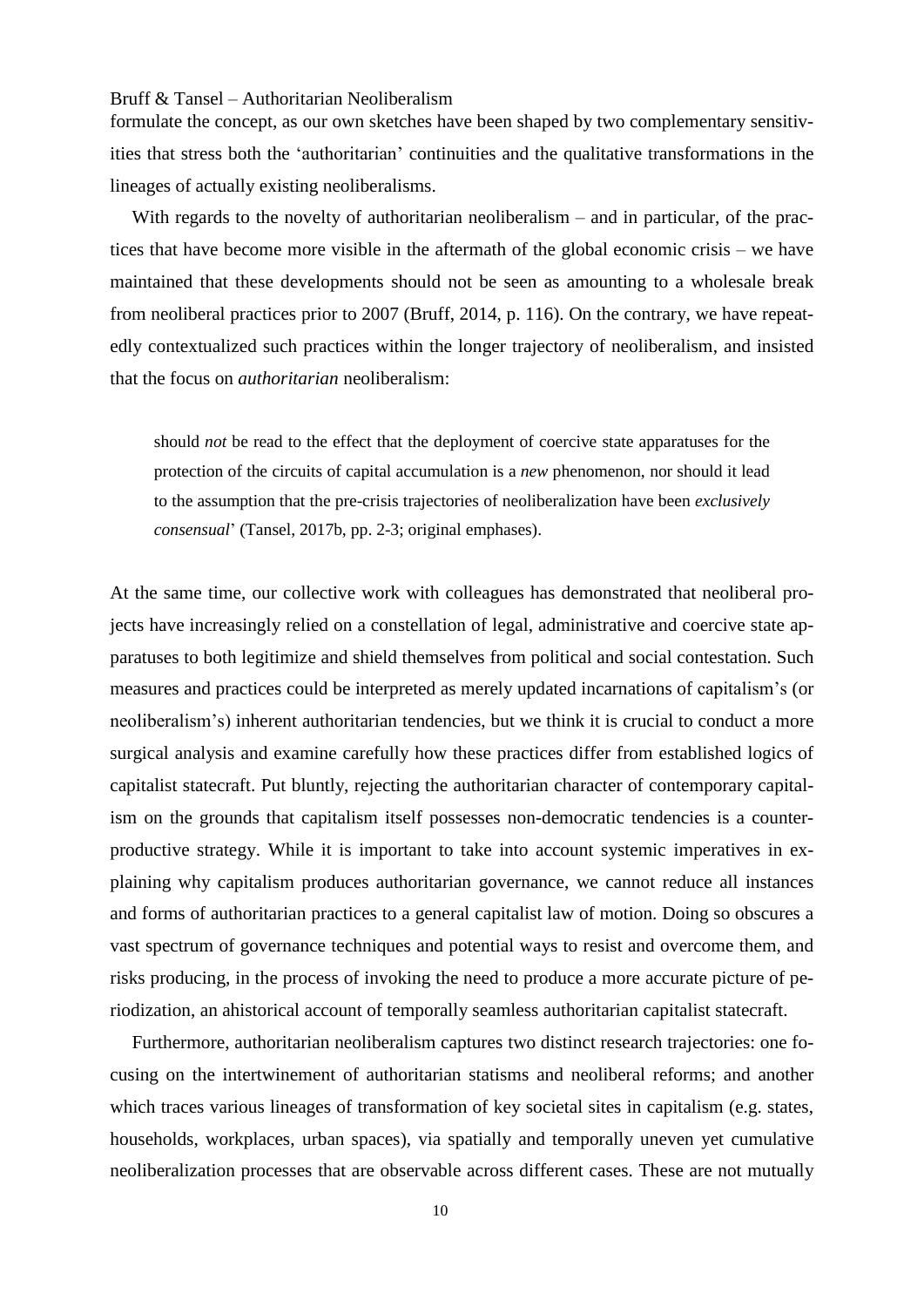exclusive orientations, but they ultimately prioritize a different set of research questions and would suggest different political strategies when considering questions of resistance. In the first trajectory, the concept could be deployed to explore how neoliberalization in authoritarian states produces a symbiotic configuration whereby the reforms are enacted and protected through existing mechanisms of authoritarian statecraft. The historical trend of neoliberalization through authoritarianism is an important part of the story of Latin American and Middle Eastern cases (Bedirhanoğlu & Yalman, 2010), and more recent research has demonstrated the significance of this co-constitutive relationship in the cases of China and Cambodia (Lim, 2017; Springer 2017). In the second trajectory, the focus is more decisively on sets of neoliberal practices employed not only in authoritarian states but also in formally democratic regimes to further protect spaces and circuits of capitalist accumulation, and how such practices are dependent for their effectiveness on their ongoing, varying and frequently conflictual entanglement with key societal sites such as households, workplaces, and urban spaces. Here, the particular administrative and legal efforts to limit the social and political space for contesting those ideas/policies, as well as to facilitate a broader realignment of public power away from democratic politics, takes priority.

Contributions to this special issue are situated within these two trajectories, and by doing so, reveal both the continuities in some of the neoliberalization processes under scrutiny, and the qualitative changes experienced in the others – particularly (but not only) in relation to executive centralization and legislative activism, and conflictual entanglements between these evolutions and other key societal sites.

## **Outlining the Special Issue**

The special issue contains eight articles in addition to this introductory essay, and they can be considered in pairs. The papers by Ian Bruff & Kathryn Starnes and by Mareike Beck & Julian Germann take issue with the position of 'the market' in neoliberal thought and practice. Bruff & Starnes utilize a literary-theoretical approach to argue that neoliberalism, even in 'pure' theory texts by key intellectuals such as Friedrich Hayek and Milton Friedman, has never been about free markets. Bruff & Starnes emphasize the crucial role of states and households instead; in contrast, Beck & Germann's article points to the importance of corporate hierarchies and management techniques in the emergence of German neoliberalism. This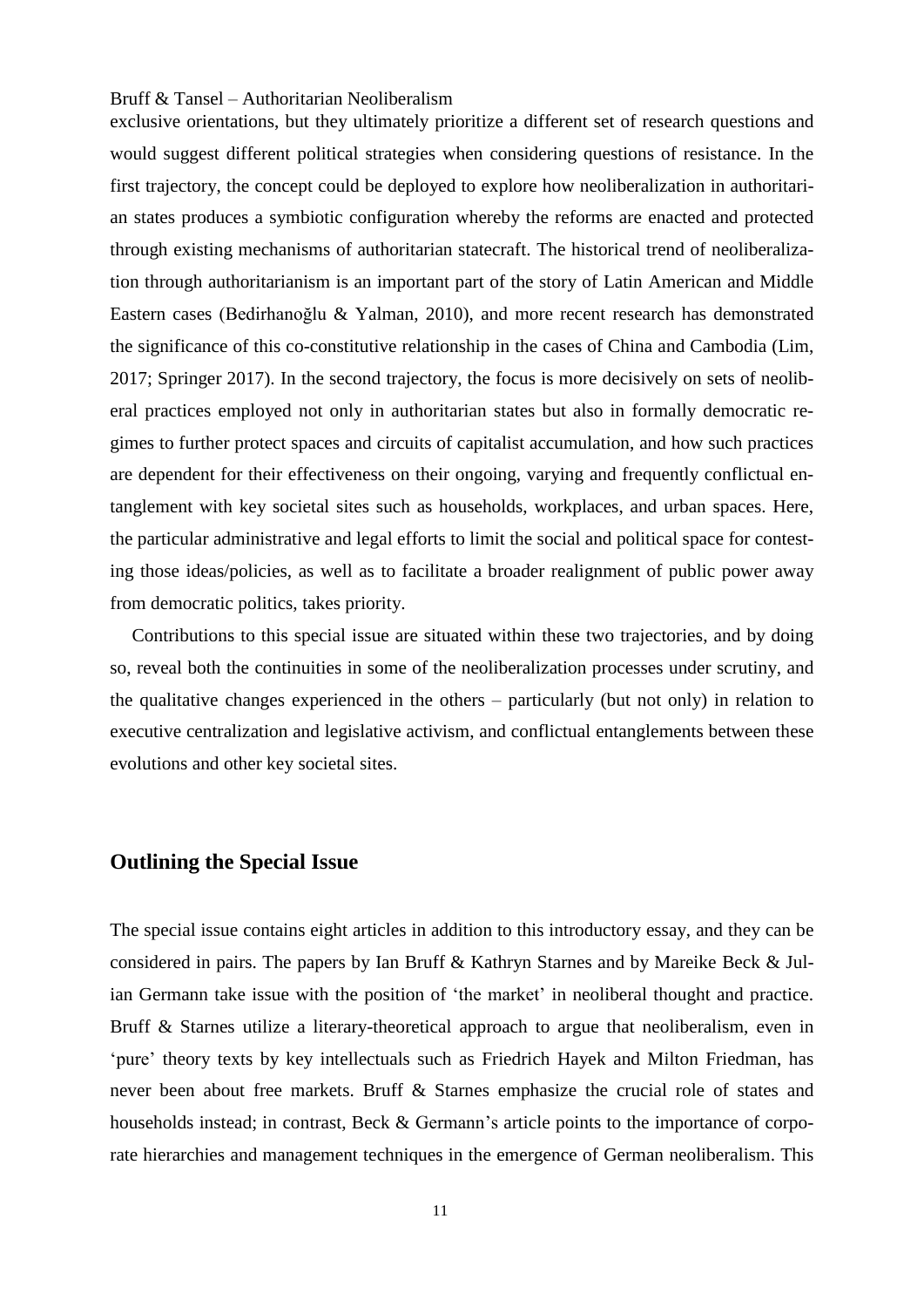enables them to claim that Germany was neither a latecomer to neoliberalism; nor was it necessarily distinct from 'Anglo' countries because of the role of ordoliberal ideas (as suggested by many commentaries on neoliberalism with German characteristics).

Graham Harrison and Nadine Kreitmeyr provide regional overviews of African and MENA (Middle East and North Africa) countries. In doing so, they highlight how seemingly more inclusive governing strategies can give the impression of a move away from neoliberalism to more enlightened politico-economic projects. However, Harrison notes that more 'developmental' strategies, while with greater chances of sustained capital accumulation than their neoliberal equivalents, do not necessarily lead to the more democratic or equal society that critics of neoliberalism often assume. Conversely, Kreitmeyr argues that the growth of social entrepreneurship networks may suggest a pluralization and partial liberalization of these societies, but are presently serving to forge paths of authoritarian renewal via neoliberal co-optation. As such, both papers remind us of the importance of conceptual reflection when considering the term 'authoritarianism' as well as that of 'neoliberalism'.

The papers by Alke Jenss and Cemal Burak Tansel continue the challenge to modernist dichotomies, but zoom in from the regional to the urban scale. This is important, for struggles around security and housing have been central to (in Jenss' article) 'austerity urbanism' and to what Tansel understands as the commodification of public space and housing. More specifically, Jenss extends previous work on authoritarian neoliberalism by considering the coloniality of power in local forms of statehood in southern Mexico, and the consequences this has for studying localized expressions of formal and informal social relations. Tansel's article contests another common binary, between national and local levels of governance in the production of neoliberal reforms. He shows how the selective mobilization of executive powers, particularly through judicial and administrative restructuring, have been utilized in Turkey to increase the scope of commodification of urban land and in housing, as well as to strengthen the presence of state coercion across multiple sites.

The final two papers consider a well-known theme in debates on authoritarian neoliberalism, the Eurozone crises and responses to them at supranational, national and local scales. Nevertheless, Adriano Cozzolino and Angela Wigger paint a different picture of their cases compared to the norm. Cozzolino continues Tansel's discussion of executive centralization, showing that the narrowing down of political space to contest policy, via constitutionalization, emergency laws and administrative restructuring, has been ongoing in Italy since the late 1970s. Therefore, while these processes have intensified in the last decade, Cozzolino's analysis dovetails with our points about periodization in this essay. Wigger's critique of the Euro-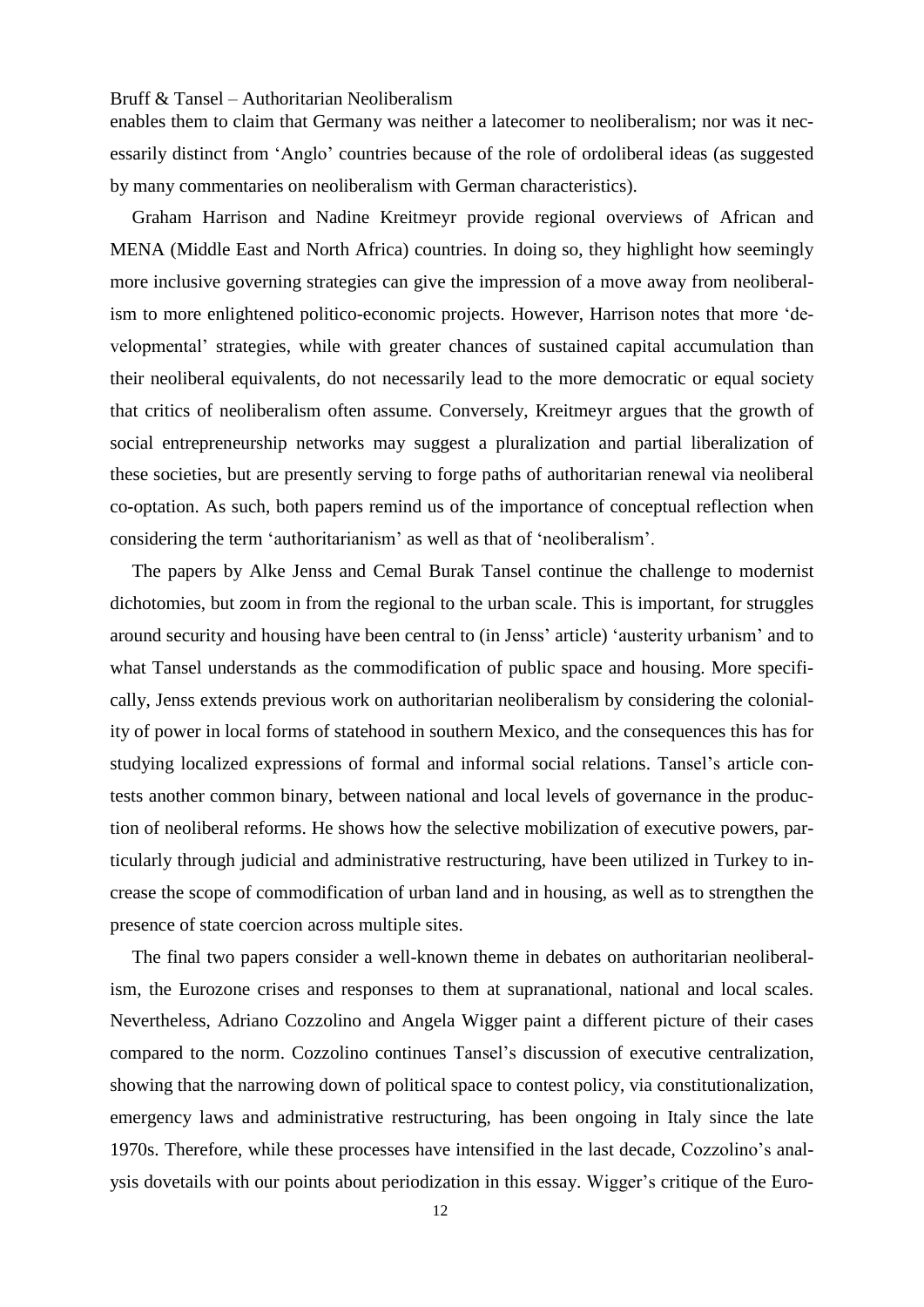pean Union's so-called new industrial policy shows that real change will not come from EU institutions as currently configured, but instead from entirely different practices which have as their premise democratically-managed social relations of (re)production; moreover, such understandings are currently proliferating in European solidarity economy initiatives.

Inevitably, collections such as this special issue cannot cover all aspects of the topic and related themes. Therefore, we will use the conclusion to discuss the objectives of the special issue and where future research on authoritarian neoliberalism could take us.

### **Conclusion and Pointers for Future Research**

The special issue aims to fulfil the following objectives:

*Advancing new conceptual and methodological tools to bolster the study of neoliberalism*. In addition to its focus on conceptualizing authoritarian neoliberalism, this collection features empirical case studies built on approaches and methods that are relatively under-utilized in the literature (e.g. literary theory, archival research, legal analysis). The articles further promote interdisciplinary dialogue by echoing some of the cognate debates in anthropology and Area Studies (see Guarneros-Meza & Geddes, 2010; Eriksen et al., 2015).

*Rectifying a number of significant empirical and geographical lacunae in accounts of neoliberalism*. The special issue articles on Middle Eastern, African and Latin American cases help to decentre the dominant narrative on neoliberalism. We present these cases not as empirical 'additions' to an otherwise unproblematized theoretical edifice, but the building blocks of our new research agenda that takes local histories, socio-economic conditions and political struggles seriously. We further believe that these case studies will be of utmost importance to the broader International Political Economy and economic sociology literatures, given the extent to which the former in particular has been complicit in overlooking the Middle East and Africa as sites of analysis (be it through neglect of the cases or the failure to avoid the capitalism/development binary discussed earlier).

*Informing political struggles and envisioning alternative futures*. Reform of or alternatives to capitalism have achieved greater prominence in recent years, reaching beyond academic liter-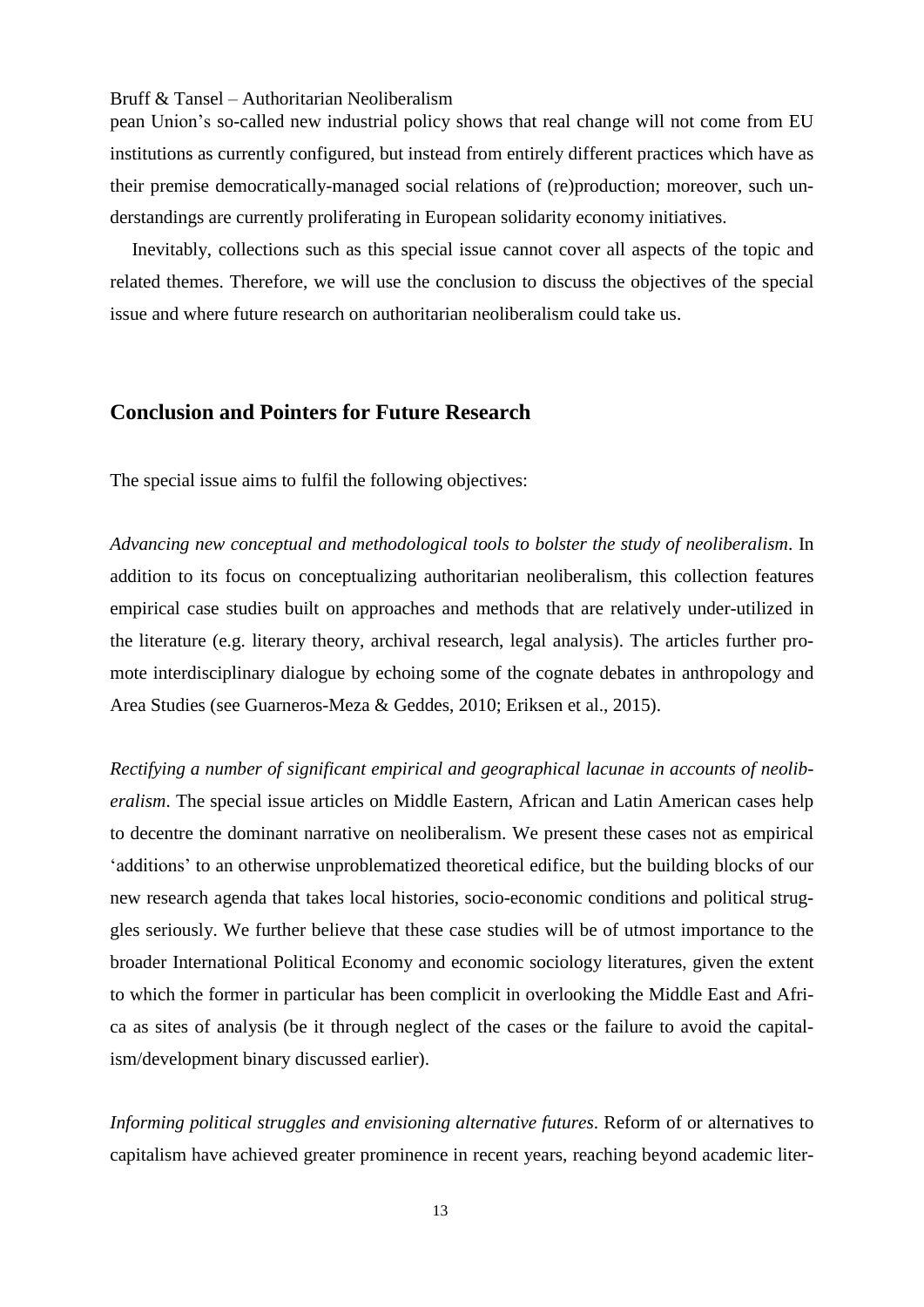atures to inform popular debates (see Piketty, 2014; Mason, 2015). They have also led to a revival in autonomist and related writings on self-organization and new forms of resistance (see Federici, 2012; Holloway, 2016). However, many still understand the struggle against neoliberalism to be resistance against marketization. This special issue challenges assumptions which associate too strongly neoliberalism with economics or free markets *per se*, as part of a broader attempt to rethink progressive politics and strategies. As a result, the special issue invites us to consider the significance of a broader range of resistances. This does not downplay more formal forms of politics, but it does mean that we ought not to restrict ourselves to political parties, trade unions, and established civil society organizations. A broader perspective would also address, for instance, labour activisms which challenge legal restrictions and neglectful trade unions (such as in China), place-based struggles that embody radically different understandings of development (such as among indigenous peoples in Latin America), spatially diffused but socially connected movements against racialized coercion and militarized forms of policing (such as Black Lives Matter), community-centred responses and resistances to intensified crises of social reproduction (such as the PAH's actions in Spain to prevent evictions and fight for the right to housing), and finally the wide range of solidarity economy initiatives that exist across the world which attempt to prefigure the world that they wish to see. To be clear, this does not obviate the need to engage with more formalized forms of politics, but we should adjust our worldview in order to understand and discuss the *interconnections* between various resistances and struggles and how they inform and shape each other.

Hence, by making important conceptual and methodological advances and through addressing a number of empirical and geographical lacunae, the possibilities for scholarship on authoritarian neoliberalism to inform political and social struggles and to envision alternative futures are significantly increased. In particular, every article in the special issue undermines established 'facts' about neoliberalism in thought and in practice, pointing in the process towards new avenues for research and for political and social praxis. Moreover, every article cautions readers about the inevitably loaded nature of terms such as 'markets', 'democracy', 'authoritarianism', 'households', 'competition', and 'social', thus hopefully helping to foster a dialogue which does not take such concepts for granted when considering strategies of critique and resistance.

This leads us to future research on authoritarian neoliberalism. This list is not exhaustive, but all would help enrich further the work already being done: genealogies of authoritarian neoliberalism in earlier contributions from a range of neoliberal intellectuals; the intertwining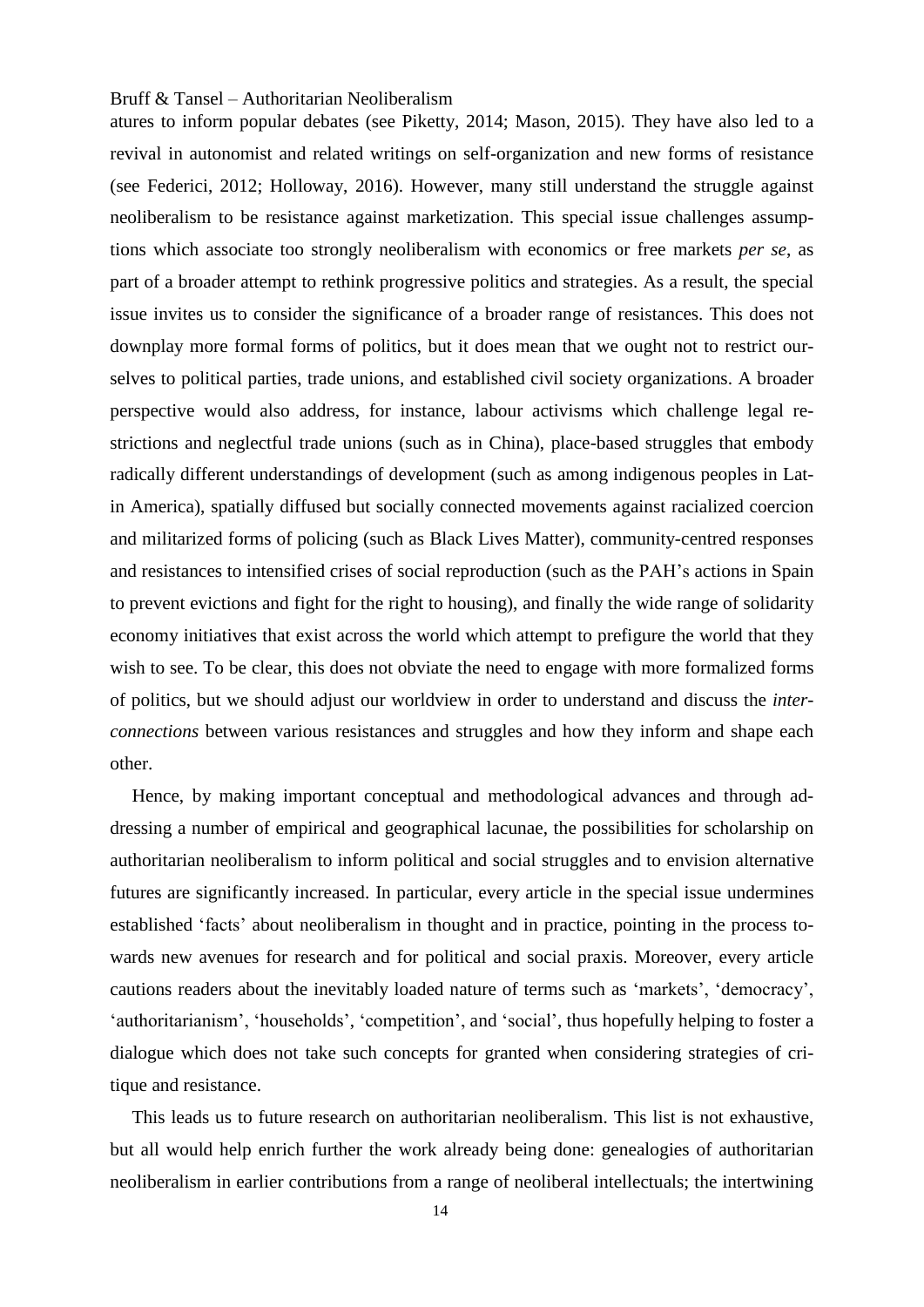of more commercial and more securitized forms of power, especially in terms of violence and policing; understandings of and struggles over the term 'public', be it in terms of public services, public spaces, public goods, and so on; enhanced connections and dialogues between a greater range of critical-theoretical approaches (for example, historical materialist, feminist, postcolonial, anarchist); the notion of the 'non-market', so central to neoliberalism yet also the potential basis for an alternative society in the future (e.g. the solidarity economy); and anthropologies of resistance in their particular socio-spatial contexts. Much work lies ahead of us.

#### **Acknowledgements**

We would like to thank the participants of the section 'Authoritarian Neoliberalism: Dominations, Crises, Resistances', organized at the 11<sup>th</sup> European International Studies Association conference in Barcelona (13-16 September 2017), and in particular to Victoria Basham, Katharina Bodirsky, Sébastien Rioux and Ilona Steiler for their feedback and contributions. Additionally, the Critical Political Economy Research Network has been valuable for Ian Bruff in particular, across many years. Many of the ideas expressed in this piece have been shaped by our conversations with David Bailey, Andreas Bieler, Mònica Clua-Losada, Brecht De Smet, Juanita Elias, Laura Horn, Johannes Jäger, Lara Montesinos Coleman, Adam David Morton, Reecia Orzeck, V. Spike Peterson, Adrienne Roberts, Roberto Roccu, Alfredo Saad-Filho, Susanne Soederberg, Simon Springer, Liam Stanley, Kathryn Starnes, Angela Wigger, Stefanie Wöhl, and Yuliya Yurchenko. We extend our gratitude to them for their generous support. Finally, we would like to thank the editors of *Globalizations*, especially Barry Gills, for supporting the proposal for this special issue.

### **Disclosure Statement**

No potential conflict of interest was reported by the authors.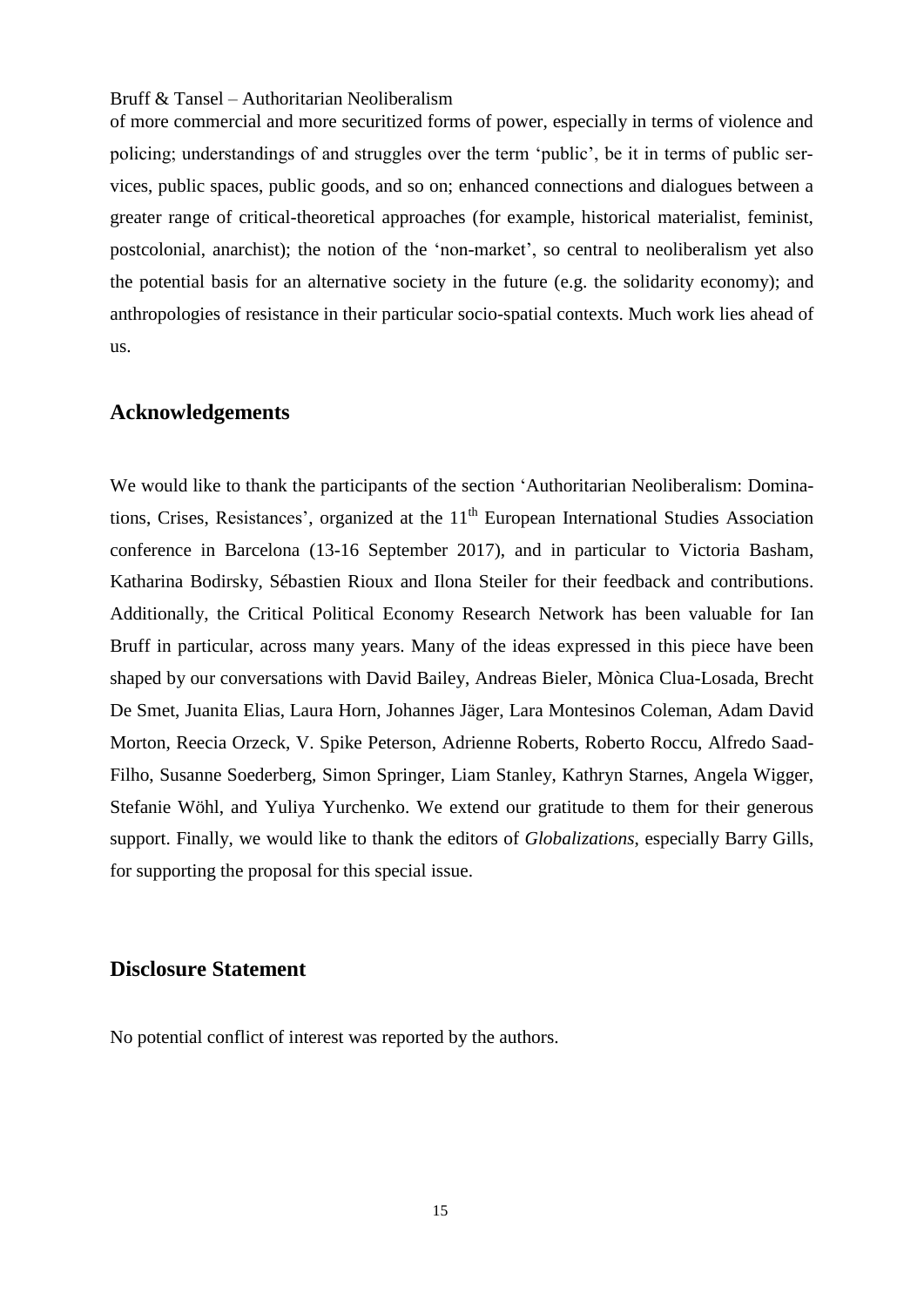## **References**

- Bailey, D. (2015). Resistance is futile? The impact of disruptive protest in the 'silver age of permanent austerity'. *Socio-economic Review*, *13*(1), 5-32.
- Ban, C. (2016). *Ruling Ideas: How Global Neoliberalism Goes Local*. Oxford: Oxford University Press.
- Bedirhanoğlu, P. & Yalman, G. L. (2010). State, class and the discourse: Reflections on the neoliberal transformation in Turkey. In A. Saad-Filho & G. L. Yalman (Eds.), *Economic transitions to neoliberalism in middle-income countries* (pp. 107-127). Abingdon: Routledge.
- Bieler, A., & Morton, A. D. (2008). The deficits of discourse in IPE: Turning base metal into gold? *International Studies Quarterly*, *52*(1), 103-128.
- Bruff, I. (2014). The rise of authoritarian neoliberalism. *Rethinking Marxism*, *26*(1), 113–129.
- Bruff, I. (2016). Neoliberalism and authoritarianism. In S. Springer, K. Birch, & J. MacLeavy (Eds.), *The handbook of neoliberalism* (pp. 107-117). New York: Routledge.
- Bruff, I., & Wöhl, S. (2016). Constitutionalizing austerity, disciplining the household: Masculine norms of competitiveness and the crisis of social reproduction in the Eurozone. In A. Hozić & J. True (Eds.), *Scandalous economics: Gender and the politics of financial crises* (pp. 92-108). Oxford: Oxford University Press.
- Buttigieg, J. A. (1990). Gramsci's method. *Boundary 2*, *17*(2), pp. 60-81.
- Cahill, D. (2014). *The end of laissez-faire? On the durability of embedded liberalism*. Cheltenham: Edward Elgar.
- Connell, R. & Dados, N. (2014). Where in the world does neoliberalism come from? The market agenda in Southern perspective. *Theory and Society*, *43*(2), 117-138.
- Eriksen, T. H., Laidlaw, J., Mair, J., Martin, K. & Venkatesan, S. (2015) Debate: The concept of neoliberalism has become an obstacle to the anthropological understanding of the twenty-first century. *Journal of the Royal Anthropological Institute*, *21*(4), 911-923.
- Federici, S. (2012). *Revolution at point zero: Housework, reproduction, and feminist struggle*. Oalkland: PM Press.
- Foucault, M. (2008). *The birth of biopolitics: Lectures at the Collège de France, 1978-1979* (translated by G. Burchell). New York: Palgrave Macmillan.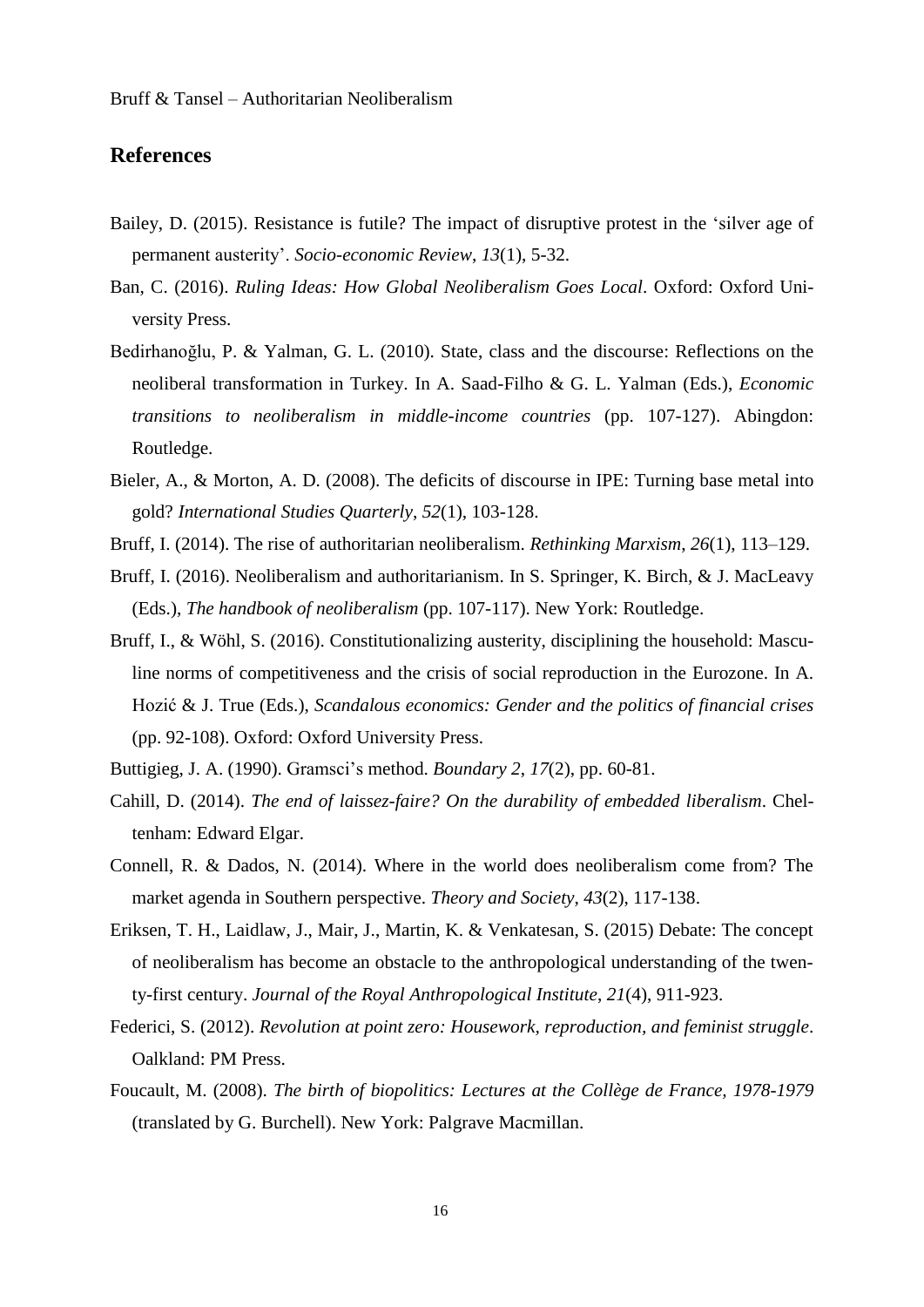- Gill, S. (2000). Towards a postmodern prince? The battle in Seattle as a moment in the new politics of globalisation. *Millennium*, *29*(1), 131-140.
- Gonzales, A. (2016). Neoliberalism, the Homeland Security state, and the authoritarian turn. *Latino Studies*, *14*(1), 80-98.
- Guarneros-Meza, V. & Geddes, M. (2010). Local governance and participation under neoliberalism: Comparative perspectives. *International Journal of Urban and Regional Research*, *34*(1), 115-129.
- Hall, S. (1996). The problem of ideology: Marxism without guarantees. In D. Morley & K.-H. Chen (Eds.), *Stuart Hall: Critical dialogues in cultural studies* (pp. 25-46). London: Routledge.
- Hall, S. (2011). The neoliberal revolution. *Soundings*, *48*, 9-27.
- Harvey, D. (2005). *A brief history of neoliberalism*. Oxford: Oxford University Press.
- Holloway, J. (2016). *In, against, and beyond capitalism: The San Francisco lectures*. Oakland: PM Press.
- Huke, N., Clua-Losada, M. & Bailey, D. J. (2015) Disrupting the European crisis: A critical political economy of contestation, subversion and escape. *New Political Economy*, *20*(5), 725-751.
- Klein, N. (2007) *The shock doctrine: The rise of disaster capitalism*. London: Allen Lane.
- Konings, M. (2012). Imagined double movements: Progressive thought and the specter of neoliberal populism. *Globalizations*, *9*(4), 609-622.
- Lim, K. F. (2017). Variegated neoliberalization as a function and outcome of neoauthoritarianism in China. In C. B. Tansel (Ed.), *States of discipline: Authoritarian neoliberalism and the contested reproduction of capitalist order* (pp. 255-273). London: Rowman & Littlefield International.
- Mason, J. (2011). Facet methodology: The case for an inventive research orientation. *Methodological Innovations Online*, *6*(3), 75-92.
- Mirowski, P. & Plehwe, D. (Eds.) (2009). *The road from Mont Pelerin: The making of the neoliberal thought collective*. Cambridge: Harvard University Press.
- Montesinos Coleman, L. (2015). Ethnography, commitment, and critique: Departing from activist scholarship. *International Political Sociology*, *9*(3), 263-280.
- Ostry J. D., Loungani, P. & Furceri, D. (2016). Neoliberalism: Oversold? *Finance & Development*, 53(2), 38-41. Retrieved from <http://www.imf.org/external/pubs/ft/fandd/2016/06/pdf/ostry.pdf>
- Peck, J. (2010). *Constructions of neoliberal reason*. Oxford: Oxford University Press.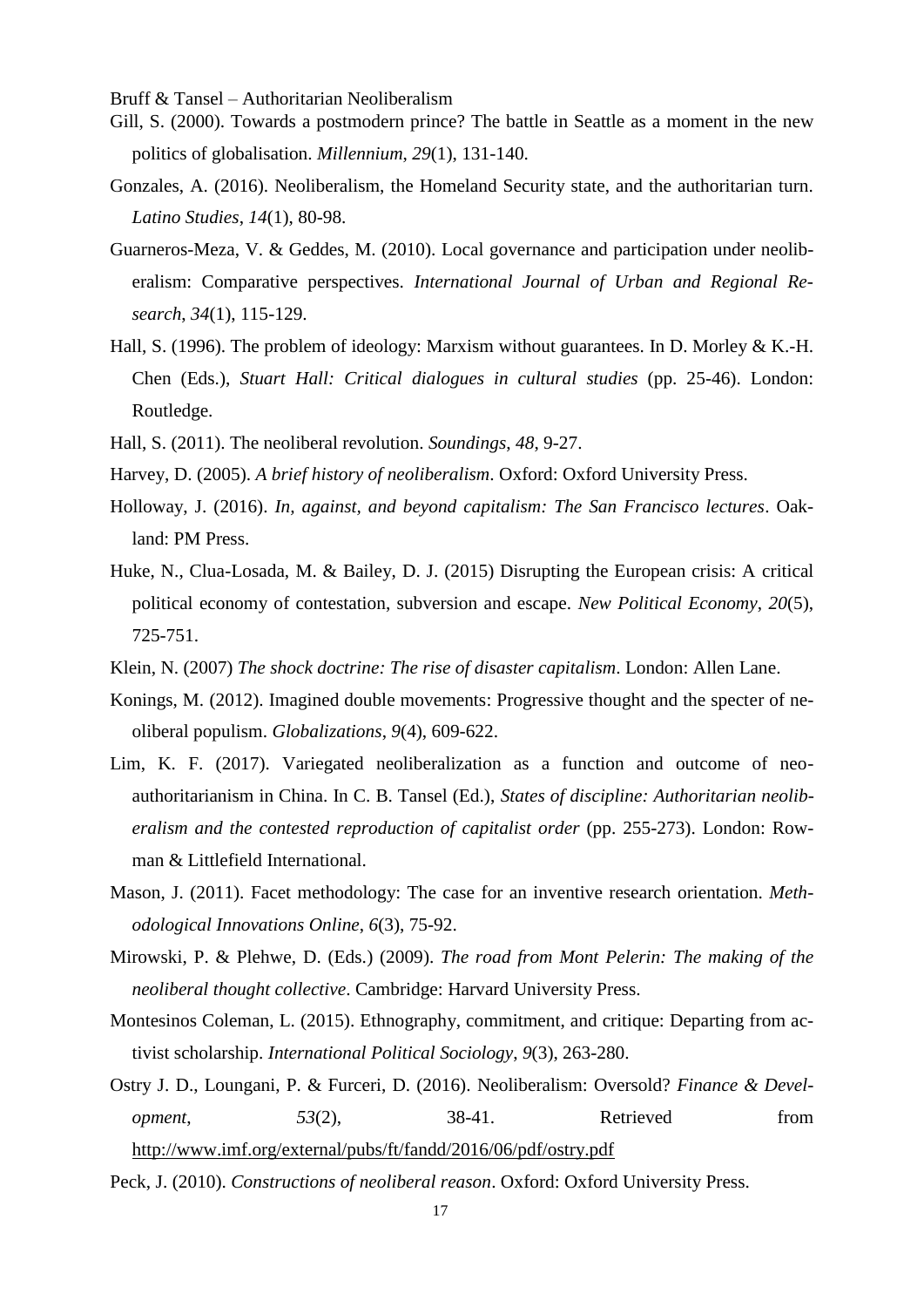- Schmidt, V. A. & Thatcher, M. (Eds.) (2013*). Resilient liberalism in Europe's political economy*. Cambridge: Cambridge University Press.
- Smith, C. (2018). Race and the logic of radicalisation under neoliberalism. *Journal of Sociology*, *54*(1), 92-107.
- Soederberg, S. (2014). *Debtfare states and the poverty industry: Money, discipline and the surplus population*. Abingdon: Routledge.
- Springer, S. (2016). *The discourse of neoliberalism: An anatomy of a powerful idea*. London: Rowman & Littlefield International.
- Springer, S. (2017). Klepto-neoliberalism: Authoritarianism and patronage in Cambodia. In C. B. Tansel (Ed.), *States of discipline: Authoritarian neoliberalism and the contested reproduction of capitalist order* (pp. 235-254). London: Rowman & Littlefield International.

Streeck, W. (2014). How will capitalism end? *New Left Review*, *2*(87), 35-64.

- Tansel, C. B. (Ed.) (2017a). *States of discipline: Authoritarian neoliberalism and the contested reproduction of capitalist order*. London: Rowman & Littlefield International.
- Tansel, C. B. (2017b). Authoritarian neoliberalism: Towards a new research agenda. In C. B. Tansel (Ed.), *States of discipline: Authoritarian neoliberalism and the contested reproduction of capitalist order* (pp. 1-28). London: Rowman & Littlefield International.
- Tansel, C. B. (2018). Authoritarian neoliberalism and democratic backsliding in Turkey: Beyond the narratives of progress. *South European Society and Politics*, *23*(2), 197-217.
- Venugopal, R. (2015). Neoliberalism as concept. *Economy and Society*, *44*(2), 165-187.
- Yeşil, B. (2016). *Media in new Turkey: Origins of an authoritarian neoliberal state*. Chicago: University of Illinois Press.
- Wacquant, L. (2009). *Punishing the poor: The neoliberal government of social insecurity*. Durham: Duke University Press.
- Wigger, A. & Buch-Hansen, H. (2015). EU competition regulation: A case of authoritarian neoliberalism?' In P. F. Kjaer & E. Hartmann (Eds.), *The evolution of intermediary institutions in Europe: From corporatism to governance* (pp. 81-98). London: Palgrave Macmillan.

## **Notes on contributors**